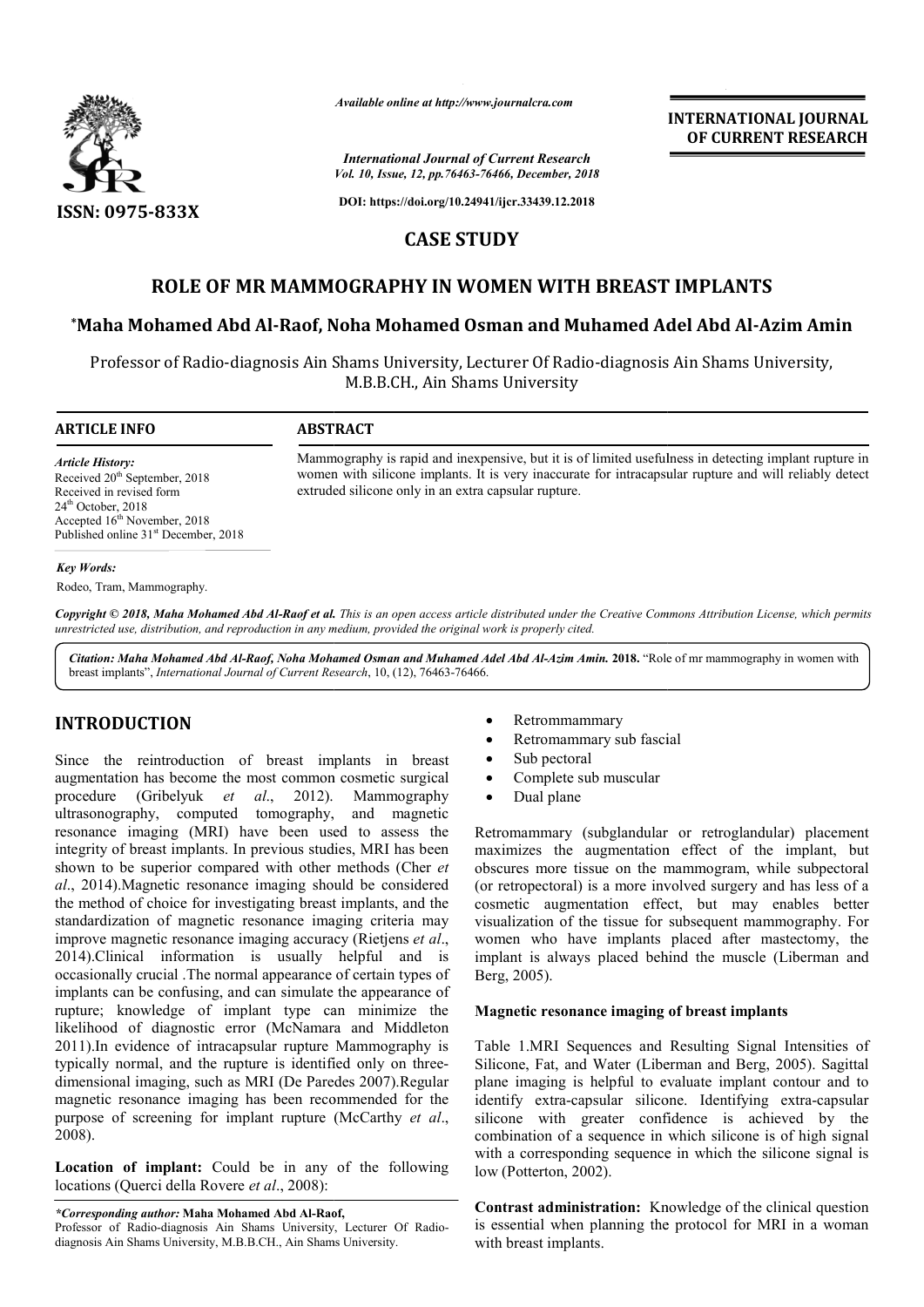

**Fig. 1. Diagrams showing location of breast implants: A. Subglandular B. & C. Submuscular: diagram A. arrow indicates pectoralis major muscle (Pittet** *et al* **., 2005).**

**Table 1.MRI Sequences and Resulting Signal Intensities of Silicone, Fat, and Water (Liberman and Berg, 2005)**

| <b>Pulse Sequence</b>                                             | <b>Signal Intensity</b> |        |        |
|-------------------------------------------------------------------|-------------------------|--------|--------|
|                                                                   | Silicone                | Fat    | Water  |
| Sagittal T2-weighted FSE<br>(TR 4,000/TE 170)                     | Medium                  | Medium | High   |
| Axial T2-weighted FSE with water suppression<br>(TR 5.000/TE 300) | High                    | Medium | Low    |
| Axial T1-weighted FSE with silicone suppression<br>(TR 600/TE 15) | Very low                | Low    | Medium |
| Axial IR with water suppression<br>(TR 5700/TE 30/TI 160)         | High                    | Low    | Low    |

If the MRI is being performed to assess silicone implant integrity, the appropriate examination is a non-contrast study, with use of axial and sagittal images and specific sequences described previously to evaluate the internal structure of the implant and to assess for extravasated silicone. If the MRI is being performed for cancer detection, the appropriate examination is a study optimized for parenchymal breast MRI, with pre-contrast and post-contrast images, ideally using fat suppression and subtraction. If the clinician desires both assessment of implant integrity and evaluation for possible cancer (e.g., a vague palpable finding that may or may not be related to the implant), and mammography and sonography are not definitive, it may be necessary to perform MRI sequences designed for implant evaluation as well as those for parenchymal assessment (Liberman and Berg, 2005). contrast images, ideally using fat<br>in. If the clinician desires both<br>grity and evaluation for possible<br>le finding that may or may not be

**Breast implant classification:** Middleton and McNamara, 2000 described and illustrated various types of implants with special attention for correlating MR imaging appearance of implants with their actual construction. This could allow a better understanding of breast implants by radiologists and aid in implant imaging. They provided an MR MR-oriented breast implant classification scheme based on implant construction and MR imaging appearance.

## Single-lumen gel:- Silicone gel-filled



Fig. 2. Sagittal fast spin-echo T2-weighted water-suppressed MR image of single-lumen, silicone gel–filled implant with smooth implant shell. A normal fold of the implant shell, seen here as a dark thin line "within" the **gel, can be seen extending all the way across the implant (Middleton and gel, can be extending all mara, McNamara, 2000).**

Single-lumen adjustable:-Silicone gel-filled,to which can be added a variable amount of saline at time of placement.

Saline-filled, dextran-filled:- Dextran-filled (some early implants), PVP-filled (Bioplasty), and the rest saline-filled.





Standard double-lumen:-Silicone gel inner lumen, saline outer lumen.



Fig. 4. Sagittal T2-weighted fast spin-echo water-suppressed MR image of **gel-gel double-lumen implant.. Shown here is the decreased T2 signal**  gel-gel double-lumen implant.. Shown here is the decreased T2 signal<br>from the more highly crosslinked inner-lumen gel (a) and the brighter gel **from the (ruptured) outer lumen (b). The smaller (shared) upper back patch for the inner lumen is seen here as a darker, thicker line adjacent to the thicker gel layer of the inner lumen (arrow) McNamara, 2000).** the (ruptured) outer lumen (b). The smaller (shared) upper back<br>h for the inner lumen is seen here as a darker, thicker line adjacent to<br>thicker gel layer of the inner lumen (arrow) (Middleton and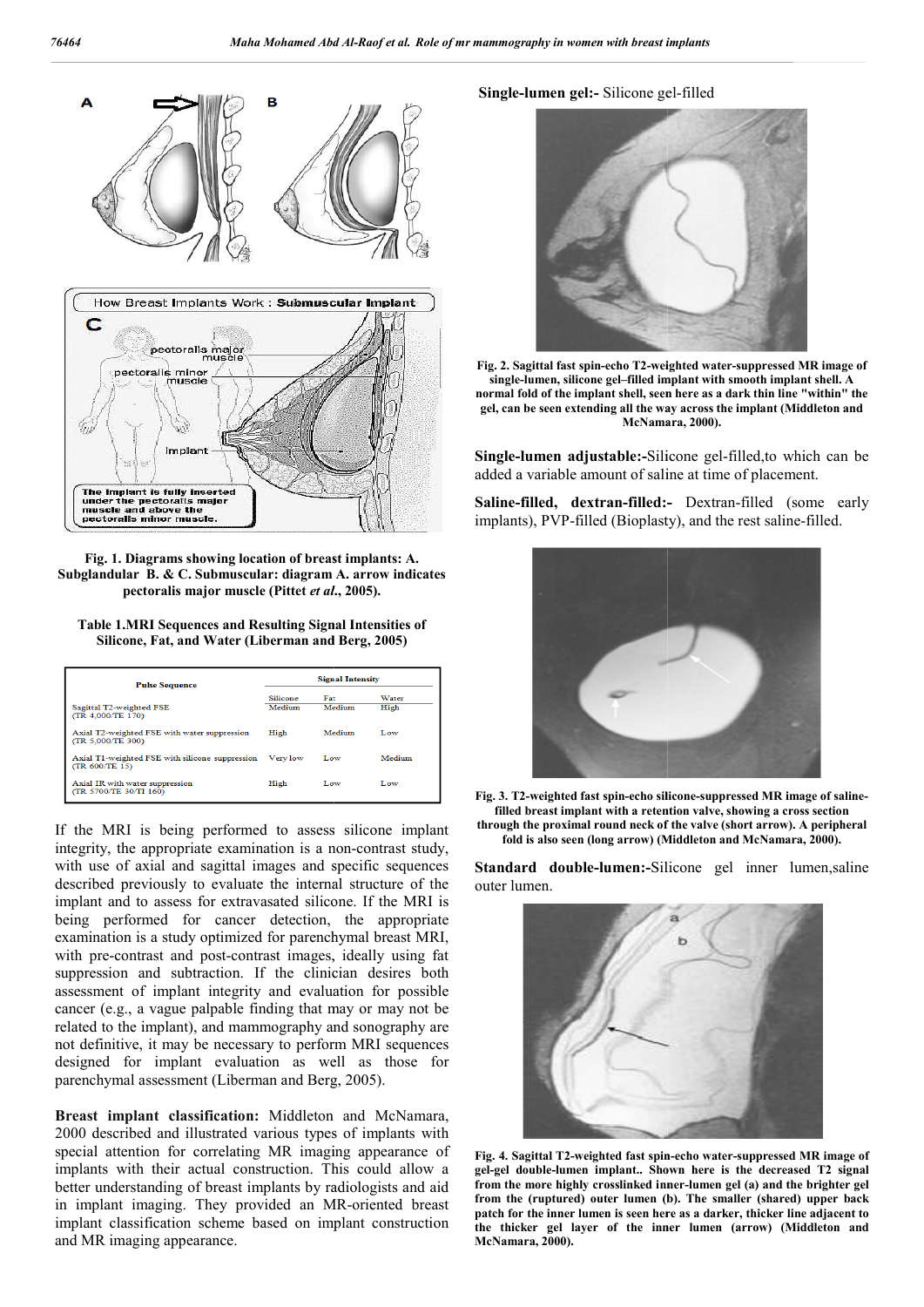**Triple-lumen:** Silicone gel inner and middle lumens, saline outer lumen.



**Fig. 5. Axial T2-weighted fast spin-echo water-suppressed MR image of triple-lumen implant showing silicone gel in the inner (a) and middle (b) lumens of this triple-lumen implant. The saline is gone from the outer lumen of this implant. Note the usual buckled appearance (arrow) of the fold in the inner lumen shell anteriorly, adjacent to the middle lumen. This is not a sign of rupture (Middleton and McNamara, 2000).**

## **Breast Implants Complications**

**Implant failure:** MRI has been shown to exceed other imaging modalities in identifying and characterizing rupture with a high sensitivity and specificity for rupture (Gorczyca *et al*., 2007).



**Fig. 6. Leakage/minimally collapsed rupture imaged by MRI in a woman with silicone implants placed 10 years previously. (A) Sagittal fast spin echo T2- weighted MRI (TR 5700, TE 199, 4mm slice thickness) shows the noose sign (arrows). (B) Axial FSE T2-weighted MRI (TR 5700, TE 119, 4mm slice thickness) shows the sub-capsular line (curved arrows) and noose (straight arrow) signs. (C) Intraoperative photograph demonstrates the sticky contour of the leaking implant. No gross violation of the implant shell was found at surgery (Liberman and Berg, 2005).**



**Fig.7. Bilateral single lumen silicone implants. On the patient's left there is intracapsular and extracapsular rupture. (A) Axial water-suppressed fast spin echo T2-weighted MRI (TR 5200, TE 304, 4mm slice thickness, FOV 20cm) silicone only image demonstrates a linguine sign (arrow) also there are droplets of silicone signal within the breast tissue lateral to the implant. (B) Axial, silicone suppressed T1-weighted MRI (TR 950, TE 11, 4mm slice thickness, FOV 20cm) fluid only image confirms the presence of extra capsular silicone, which now returns low signal. There is also considerable oedema of the breast tissue (Potterton, 2002).**

## **Herniation and Migration**

#### **Capsular Contracture**

#### **Fluid Collections**

**Infection:** Pus and fibrous strands may also be found inside the ruptured implant. It is not possible to tell the difference between a sterile and a septic rupture of an outer saline implant, but follow-up MR imaging may help differentiation (Fig. 62). In cases of infection, fluid persists around the implant, whereas in cases of sterile rupture the fluid would be expected to reabsorb quickly (Gribelyuk *et al*., 2012).

#### **Haematoma**

## **Solid masses**



**Fig. 8. A 59-years old woman with breast implants who had a history of left lumpectomy and axillary dissection 5 years previously for invasive lobular carcinoma. (A) Digital mammogram medio-lateral oblique view shows that the left breast is moderately dense with a retro-glandular saline implant. No suspicious findings are seen. (B) Sagittal, contrastenhanced, fat-suppressed T1-weighted image MRI of the same case (TR 17, TE 2.276, slice thickness 3mm, FOV 20cm) shows extensive suspicious enhancement in the upper outer quadrant, supero-lateral to the implant, which further was confirmed multifocal invasive lobular carcinoma at mastectomy & histological analysis (Liberman and Berg, 2005).**

# **REFERENCES**

- Cher DJ., Conwell JA., Mandel JS. 2014. MRI for detecting silicone breast implant rupture: meta-analysis and implications. Ann Plast Surg. *International Journal of Women's Health*, 47:367–380.
- De Paredes ES. 2007. The Augmented Breast. In Atlas of Mammography. de Paredes ES. 3rd Edition, 528-566.
- Gorczyca DP., Gorczyca SM. and Gorczyca KL. 2007. The Diagnosis of Silicone Breast Implant Rupture. *Plastic and Reconstructive Surgery,* 120, (7):49S-61S.
- Gribelyuk, Leo M., Koltz, Peter F. Waltzman, Joshua T., Fink, Jeffrey A., Bell, Derek E. 2012. An Ultrasound Based Approach to Preoperative Confirmation of Reverse Radial Forearm Flap Perfusion. American Society of Plastic Surgeons; 134(5): 855- 856.
- Liberman L. and Berg WA. 2005. Magnetic Resonance Imaging in Women with Breast Implants. In Breast MRI: Diagnosis and Intervention. Morris EA and Liberman L. 238-255.
- McCarthy CM., Pusic AL. and Kerrigan CL. 2008. Silicone breast implants and magnetic resonance imaging screening for rupture: do U.S. Food and Drug Administration recommendations reflect an evidence-based practice